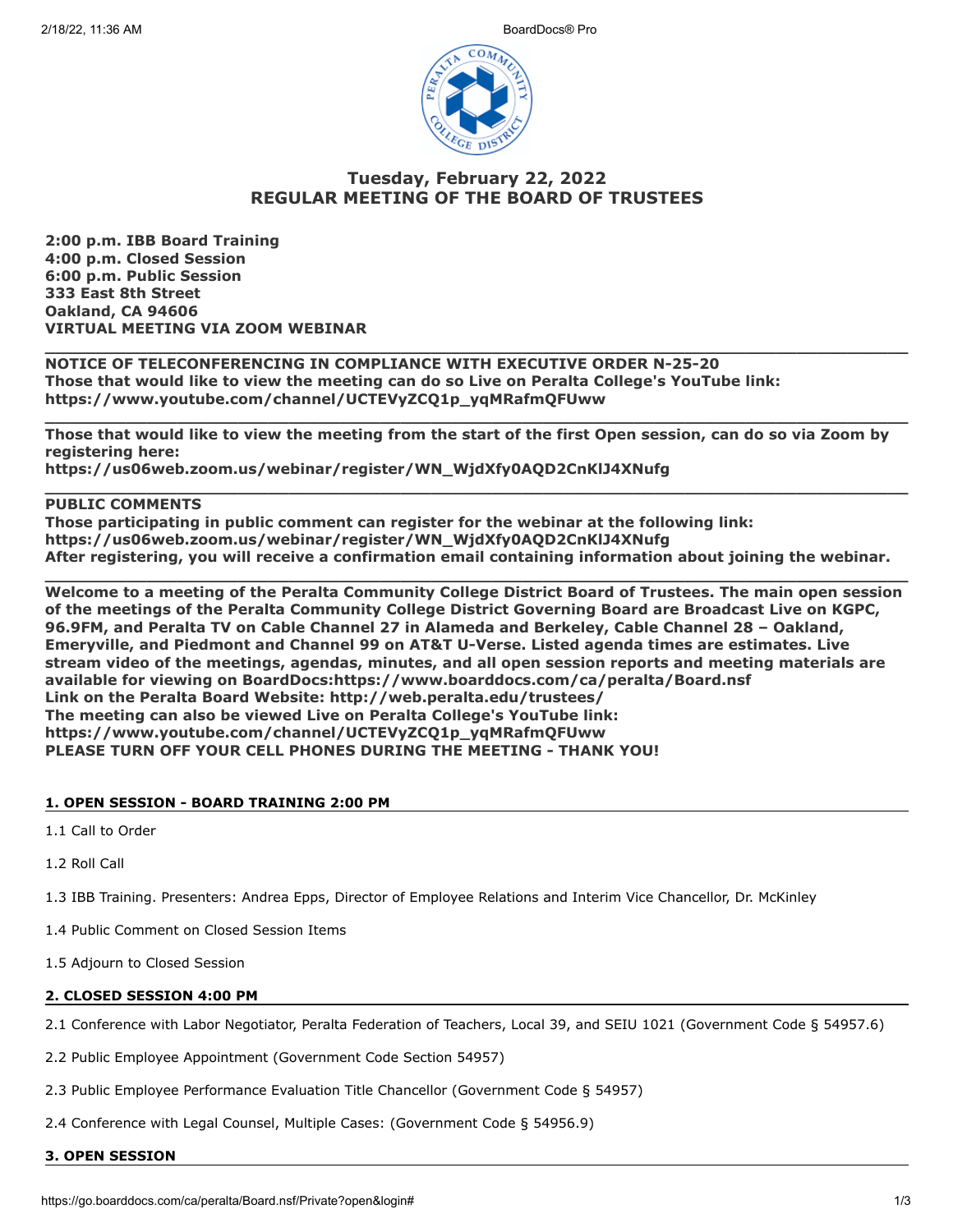- 3.2 Pledge of Allegiance
- 3.3 Roll Call
- 3.4 Affirmation of the Statement of Cooperation
- 3.5 Report of Action Taken in Closed Session
- 3.6 Approval of the Agenda
- 3.7 Approval of the Minutes
- 3.8 Associated Student Government Reports
- 3.9 Peralta Classified Senate Report
- 3.10 District Academic Senate Report
- 3.11 Public Communication
- 3.12 Chancellor's Reports

## **4. PUBLIC HEARING & ACTION**

4.1 Presentation and Adoption of Final Board of Trustees Boundaries Map Final Public Hearing. Presenter: Andrew Westall, Bear D&R

4.2 PUBLIC HEARING on Peralta Community College District's Initial Proposal to the PFT, SEIU Local 1021 & Local 39 and SEIU's Local 1021 Initial Proposals to the District. Presenter: Acting Vice Chancellor Dr. Ronald McKinley (15 minutes)

## **5. PRESENTATIONS**

5.1 Enrollment Report Update. Presenter: Interim Deputy Chancellor, Dr. Stephanie Droker

5.2 Public Safety and Security Update. Presenter: Director of Public Safety, Tim Thomas & Interim Vice Chancellor Atheria Smith

## **6. CONSENT CALENDAR - CHANCELLOR**

6.1 Board Will Conduct a First Reading of Board Policy 1200 Mission. Presenter: Interim Chancellor Jannett Jackson

6.2 Consider Approval of Out of State Travel. Presenter: Interim Chancellor Dr. Jannett N. Jackson

# **7. CONSENT CALENDAR - ACADEMIC AFFAIRS**

7.1 Consider Approval of Course and Program Additions, Deactivations and Changes. Presenter: Interim Deputy Chancellor, Dr. Stephanie Droker

7.2 Consider the Approval of a Contract Education Agreement with East Bay Municipal Utility District for Contract Education in the Amount of \$113,072. Presenter: President Rudy Besikof

# **8. CONSENT CALENDAR - FACILITIES**

8.1 Consider Adoption of the Final Drawings and Specifications for the New Transportation Technology Center (Formally Auto/Diesel Centers) Located at College of Alameda Pursuant to Administrative Procedures 6340 and 6350. Presenter: Interim Vice Chancellor Atheria Smith

8.2 CONSIDER A CORRECTION TO PREVIOUSLY APPROVED Agreement Incorporating Joint Powers Authority OMNIA Partners Contract for Roofing Renovations and Modernization Services with Garland/DBS, Inc. in the Amount of \$324,387.00 for the Provision of Roofing Renovation and Modernization Services at Laney College. Presenter: Interim Vice Chancellor Atheria Smith

## **9. CONSENT CALENDAR - FINANCE**

9.1 Consider Review of the Warrant/Payment Report for the period covering January 1, 2022 through January 31, 2022. Presenter: Interim Vice Chancellor Adil Ahmed

9.2 Consider Review of Budget Transfer Report for the period covering from January 1, 2022 through January 31, 2022. Presenter: Interim Vice Chancellor Adil Ahmed